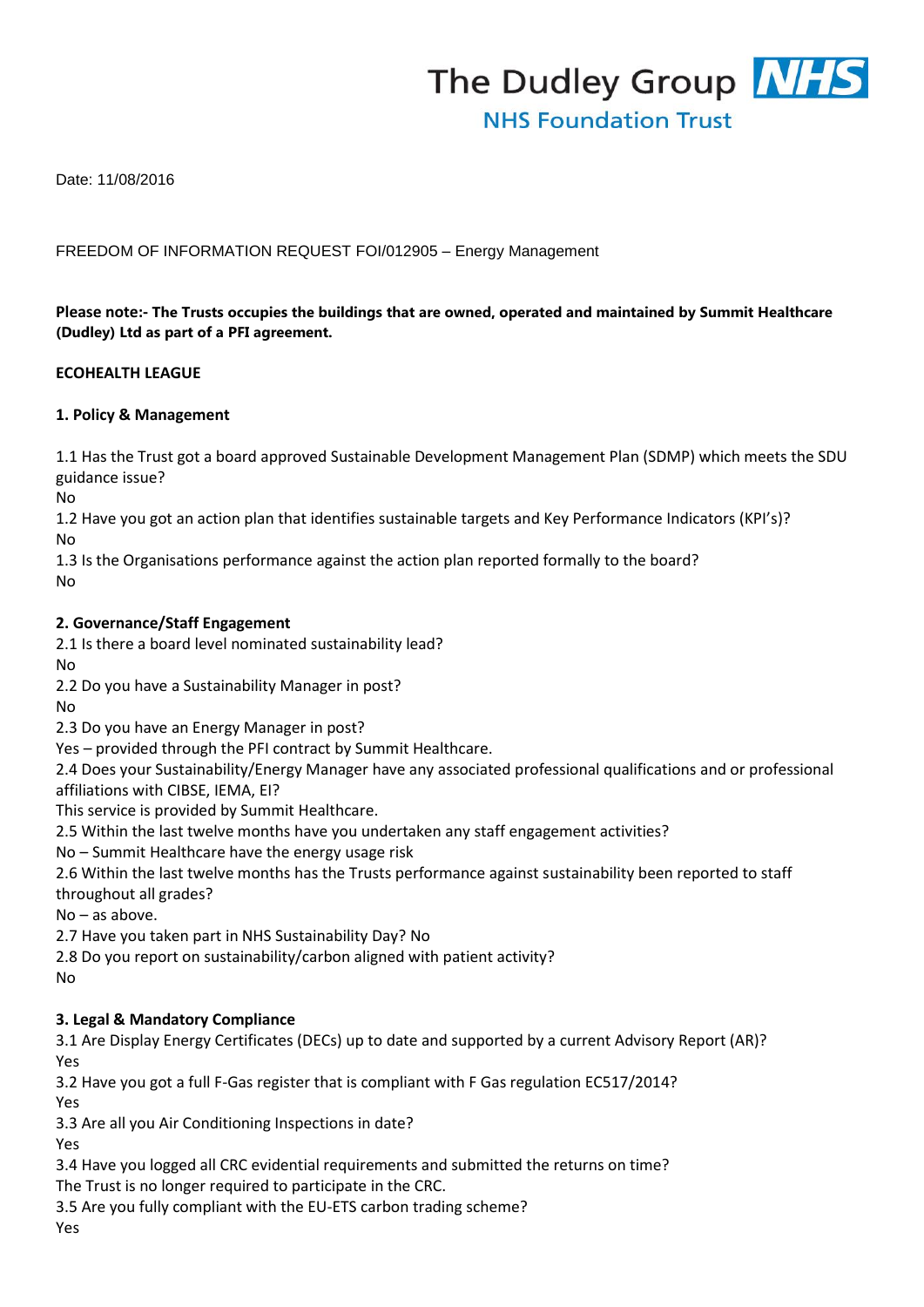# **4. Energy & Carbon Management**

4.1 Have you got an energy and/or carbon management policy? Yes

4.2 Do you validate your utility invoices against actual meter reads? **Yes** 

4.3 Total occupied bed days for the financial year 15/16 (Annual average daily number of occupied patient beds, in wards staffed and open overnight) **84%** 

4.4 What was your 2007/08 baseline CO2e? (If you don't have an 07/08 baseline target, please detail what your baseline year and respective CO<sub>2</sub>e is.)

Baseline year 2014 - 10053 tonnes. Reportable emissions for baseline year - 10519 tonnes.

4.5 Is the Trust on target to achieve a reduction target of 34% by 2020 on a 1990 baseline or equivalent. (The 34% target is based on the Climate Change Act. Where a 1990 baseline is not available a 28% reduction from a 2013 baseline can be used as an equivalent.)

No

4.6 Have you undertaken a full feasibility survey to incorporate CHP within any of the Trusts buildings. Yes

4.7 Do you purchase any electricity through renewable resources? **No** 

4.8 Do you generate any of your own electricity onsite**? Yes - CHP** 

4.9 Have you received any external grant funding for any energy efficiency initiatives within the last twelve months? **No** 

# **5. Water**

5.1 Is water usage currently reported?

Yes

5.2 Have you got any published targets to reduce water consumption?

No – Summit Healthcare are liable for water consumption.

5.3 Is your waste water volume 10% less than clean supply volume?

Yes

5.4 Is any water sourced through sustainable sources i.e rainwater harvesting?

No

# **6. Procurement**

6.1 Do you have a sustainable/fair-trade procurement policy?

Yes 6.2 Is supplier's carbon footprint and sustainability policy reviewed as part of your purchasing criteria?

Yes

6.3 Does the sustainability/carbon footprint influence award decisions during procurement?

Yes

6.4 Is there a current procedure in place to minimise packaging of inwards goods?

Yes

6.5 Is the cost of recycling taken into account during the procurement process?

Yes

6.6 Do you have a sustainable food policy?

Yes

6.7 What was your total un-served main meals requested for the financial year 15/16?

We do not capture number of main meals un-served – this is wastage

# **7. Transport**

7.1 Do you have a travel/transport policy or health transport plan?

No

7.2 Have you integrated your transport policy with any other local businesses or councils?

No

7.3 Total business mileage for the organisation for the financial year 15/16. (This should include all business mileage undertaken by all staff in their own, organisation owned or leased vehicles. This does not include public, patient transport mileage, volunteer services or emergency ambulance services mileage.) **947,714 miles** 

7.4 Has your business miles reduced within the last twelve months?